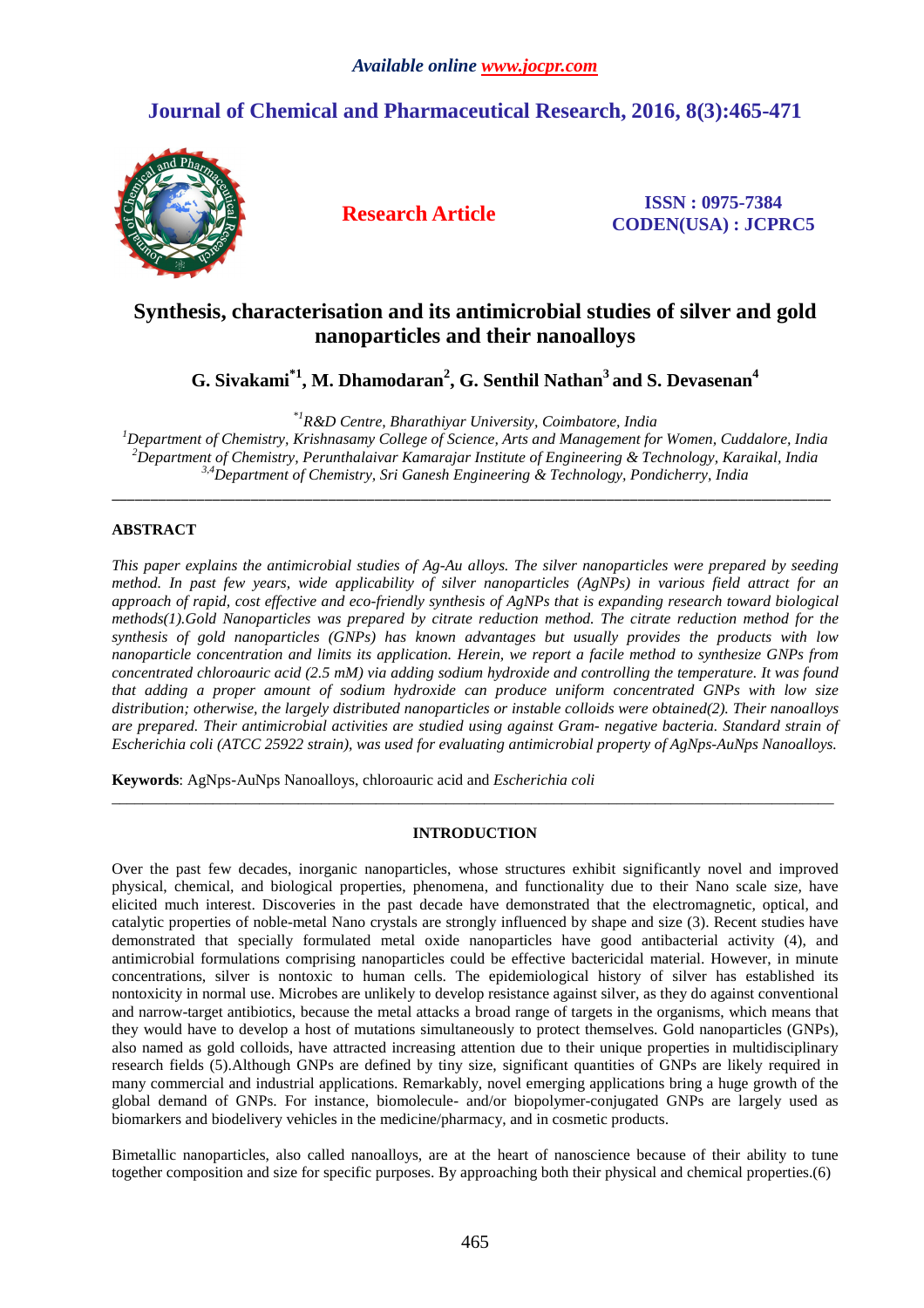## **EXPERIMENTAL SECTION**

\_\_\_\_\_\_\_\_\_\_\_\_\_\_\_\_\_\_\_\_\_\_\_\_\_\_\_\_\_\_\_\_\_\_\_\_\_\_\_\_\_\_\_\_\_\_\_\_\_\_\_\_\_\_\_\_\_\_\_\_\_\_\_\_\_\_\_\_\_\_\_\_\_\_\_\_\_\_

#### **2.Synthesis and Characterisation of Silver Nanoparticles:**

#### **2.1.Chemicals Required**:

Silver nitrate, ascorbic acid, sodium citrate tribasic dihydrate, and cetyltrimethyl ammonium bromide (CTAB) were of the highest purity available (Sigma). These reagents were used as received without further purification.

## **2.2Synthesis of Silver Nanoparticles:**

The silver nanoparticles used in this work were synthesized by different methods. It is seeding method. First, silver seeds were prepared by rapidly injecting  $0.5$  ml of 10 mM NaBH<sub>4</sub> into an aqueous solution (with continuous stirring) containing 0.5 ml of 0.01 M AgNO<sub>3</sub>and 20 ml of 0.001 M sodium citrate. The resultant solution was stirred for ∼5 min and aged for 1.5 h.In this method, the spherical silver hydrosols were prepared by reducing aqueous  $AgNO<sub>3</sub>$  with sodium citrate at near-boiling temperature(7). In a typical procedure, an aqueous solution of  $AgNO<sub>3</sub>$  (100 ml, 0.001 M) was brought to boiling, and then 3 ml of the silver seed solution and an aqueous solution of sodium citrate were added so that the final concentration of sodium citrate in the reaction mixture became 0.001 M. The solution was heated until the color was greenish yellow. The solution was cooled to room temperature. The silver nanoparticles were purified by centrifugation. To remove excess silver ions, the silver pellet was washed three times with deionized water. A dried powder of the nanosize silver was obtained by freeze-drying.

## **2.3Characterisation of Silver Nanoparticles:**

## **2.3.1.Uv-Visible Spectrometer:**

AgNPs were ascertained by distinctive peak observed at 413 nm  $\lambda$  in the pilot range of 300-900 nm  $\lambda$ . The specific silver surface plasmon resonance band were observed at 400-450 nm λ, gave indication of smaller AgNPs formation (<30 nm) (Figure 1).



**Fig.1.Uv-Visible Spectrometer of AgNps** 

# **2.3.2 X-Ray Diffraction:**

X-ray diffraction is generally applied to certain chemical arrangement and crystal design of an objective; can be used for exposing the presence of AgNPs. The XRD patterns of resulted mixture gave signal that structure of AgNPs is face-centered cubic (fcc) and the AgNPs had a similar diffraction pattern. The X-ray Diffraction peaks observed in 2θ range of 30-80° and indexed to 111, 220 and 311 which confirms standard JCPDS file 04-0783 of silver are responsible for micrograph of the silver crystals (Figure 2).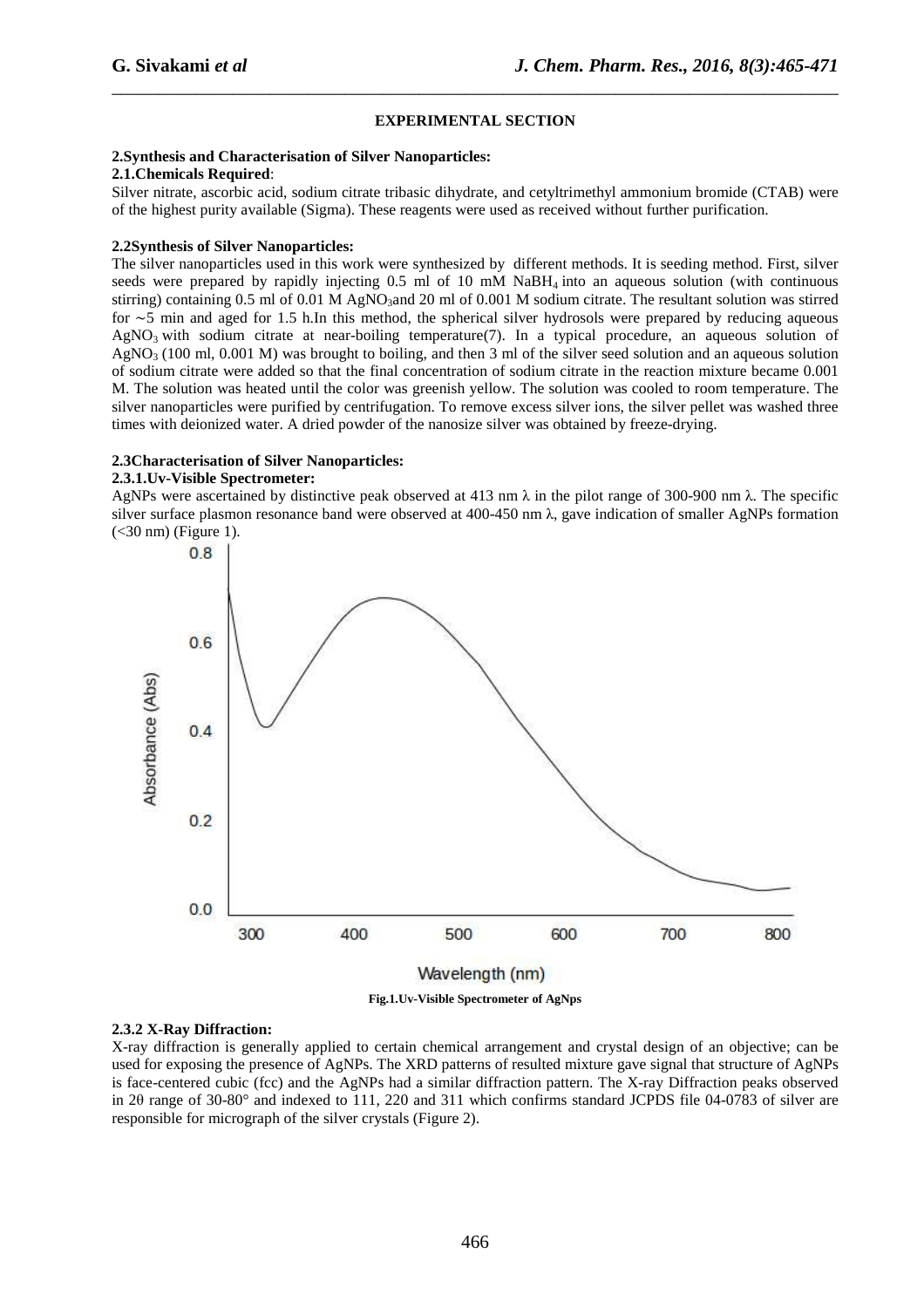

\_\_\_\_\_\_\_\_\_\_\_\_\_\_\_\_\_\_\_\_\_\_\_\_\_\_\_\_\_\_\_\_\_\_\_\_\_\_\_\_\_\_\_\_\_\_\_\_\_\_\_\_\_\_\_\_\_\_\_\_\_\_\_\_\_\_\_\_\_\_\_\_\_\_\_\_\_\_

**Fig.2.X-Ray Diffraction of AgNps** 

## **2.3.3.Scanning Electron Microscopy:**

The structural characteristic of biosynthesised AgNPs were studied by scanning electron microscope, using an instrument of Hitachi S-4500(8). The average size of AgNPs observed from 10-30 nm with inter-particle distance and the shape was found to be spherical. The aggregation of the nanoparticles indicates that they were in the direct contact, but stabilized by a capping agent (Figure 3).



**Fig.3.SEM Image of AgNps** 

## **2.3.4.Transmission Electron Microscopy:**

The TEM images revealed Ag-nanocrystals were spherical in shape and in the range of 10-30 nm with considerable agglomeration (Figure 4).

## **3.Synthesis and characterization of AuNps :**

## **3.1.Chemicals Required:**

Hydrochloroauric acid trihydrate (HAuCl4 3H2O, 99.9%), sodium citrate (Na3C6H5O7 2H2O,> 99%) and sodium hydroxide (NaOH, > 98%) were obtained from Sigma .All chemicals were used as received without any purification.

## **3.2.Synthesis of Au Nanoparticles:**

GNPs were first synthesized from HAuCl4 solution with 50 ml deionized water in a round-bottom flask was added to 5mg chloroauric acid, respectively. After heating to boiling state, 0.3ml sodium citrate solution were rapidly introduced into the flask with drastic Stirring, respectively. The mixtures were continuously heated for a certain period till a ruby-red color appeared.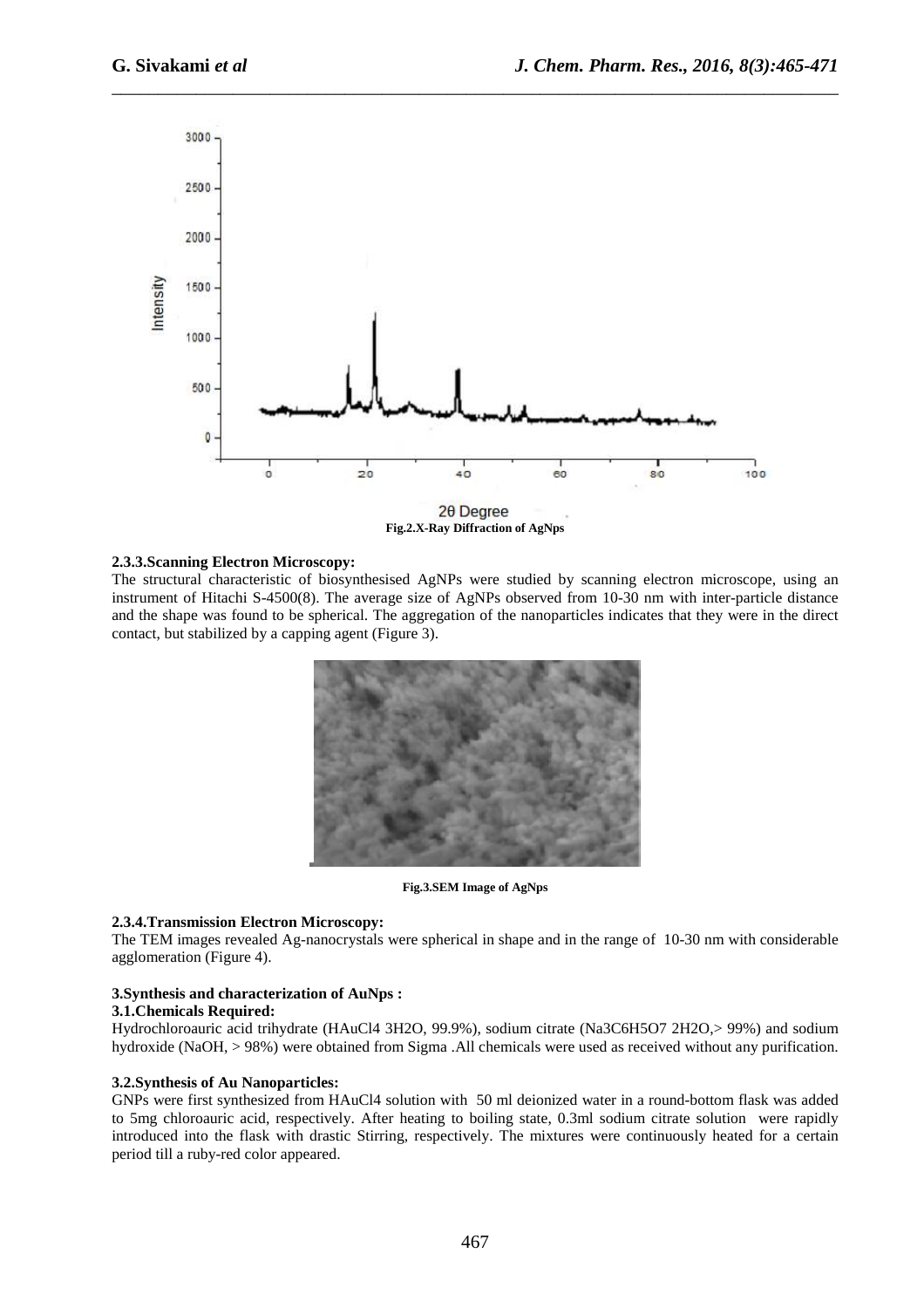

**Fig.4.TEM image of AgNps** 

# **3.3.Characterisation of Au Nanoparticles:**

## **3.3.1.UV-VIS spectrophotometry:**

Spectrophotometry is another important aspect for characterization of gold Nanoparticles.Generally, gold nanospheres display a single absorption peak in the visible range between 510-550 nm, because of surface Plasmon resonance and show heavy absorption of visible light at 520 nm. This gives brilliant red color to GoldNanoparticle (GNP), which varies according to their size. The graphs the absorption of gold nanoparticle was measured in were plotted using single beam spectrophotometer and absorption diameter and the intensity of peak area as shown in the maxima was noted at different wavelength (390-630 nm Fig. 5).



**Fig.5 Uv-Visible Spectrometery for AuNps** 

#### **3.3.2.Transmission electron Microscopy:**

The Transmission electron microscopy (TEM) images of the synthesized gold nanoparticles are reported in Fig.6 which shows highly stable and nearly spherical nanoparticles with average diameter in the range from 1–22nm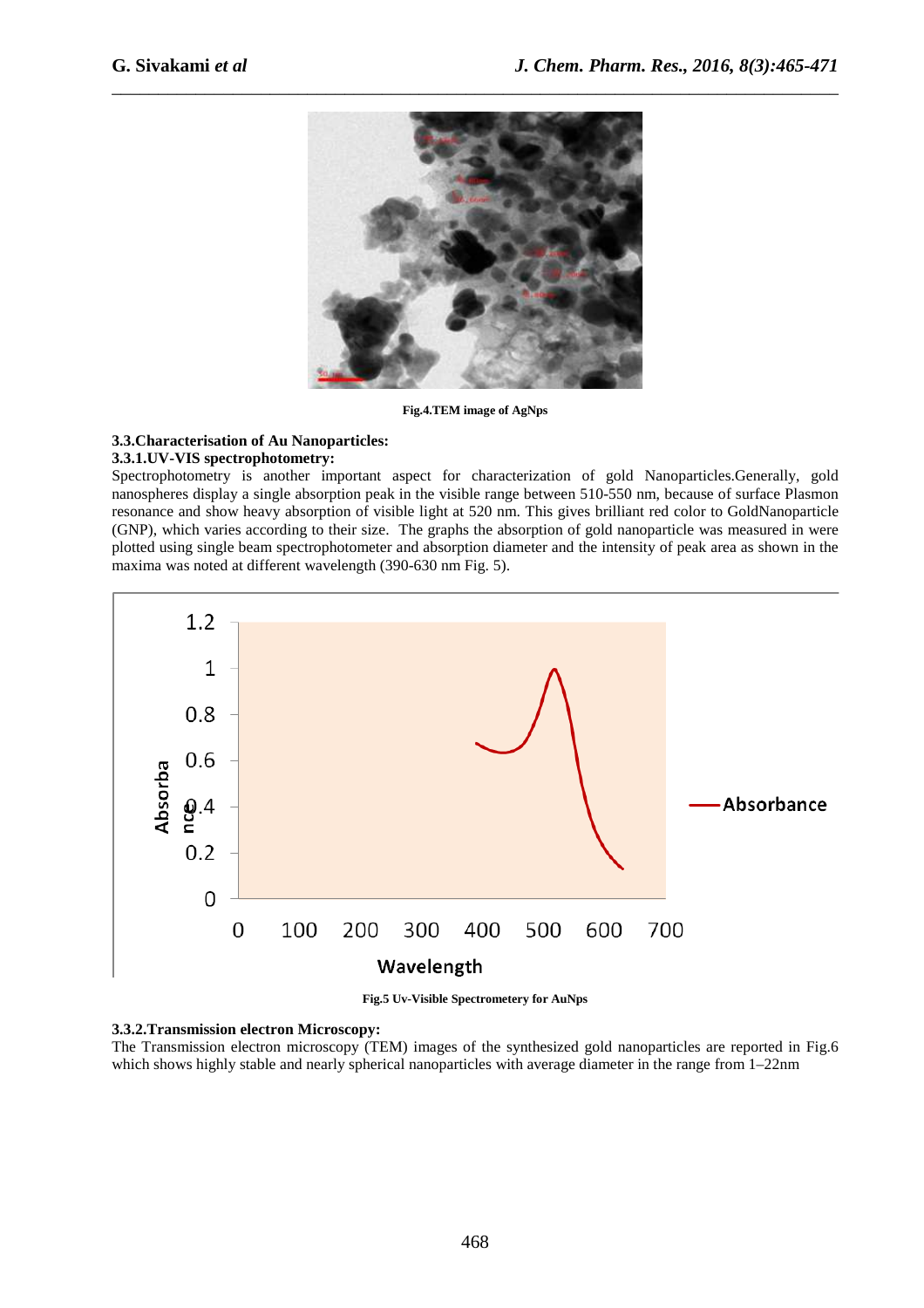

\_\_\_\_\_\_\_\_\_\_\_\_\_\_\_\_\_\_\_\_\_\_\_\_\_\_\_\_\_\_\_\_\_\_\_\_\_\_\_\_\_\_\_\_\_\_\_\_\_\_\_\_\_\_\_\_\_\_\_\_\_\_\_\_\_\_\_\_\_\_\_\_\_\_\_\_\_\_

**Fig.6. TEM micrographs of gold nanoparticles** 

# **3.3.3.Scanning Electron Microscopy:**

The Scanning Electron Microscopy of Gold Nanoparticles are reported in Figure.7 which shows highly stable and nearly spherical nanoparticles with average diameter in the range from 10-11 nm.



**Fig.6. SEM image of gold nanoparticles** 

## **4.Synthesis of AgNps-AuNps Nanoalloys:**

The exposure of a mixture of 1 mM AgNps and 1 mM AuNps solutions to different Percentage is Shown in the following table1.The results in the formation of highly stable Au–Ag alloy nanoparticles with dimensions of 8–14 nm depending on metal molar fraction. The amount of cofactor NADH released by the *Verticillium* fungus plays an important role in controlling the composition of the alloy nanoparticles.

 Fungus AgNps + AuNps **Agnps**-AuNps Nanoalloys

 **4.1.Composition AgNps and AuNps Nanoalloys:** 

The composition of AgNps - AuNps Nanoalloys given in Table.1

**Table.1.Composition of AgNps-AuNps Nanoalloys** 

| S.No | $AgNps(\%)$ | $AuNps(\%)$ |
|------|-------------|-------------|
|      | 100         |             |
| Н    | 75          | 25          |
| Ш    | 50          | 50          |
|      | 25          | 75          |
|      |             | 100         |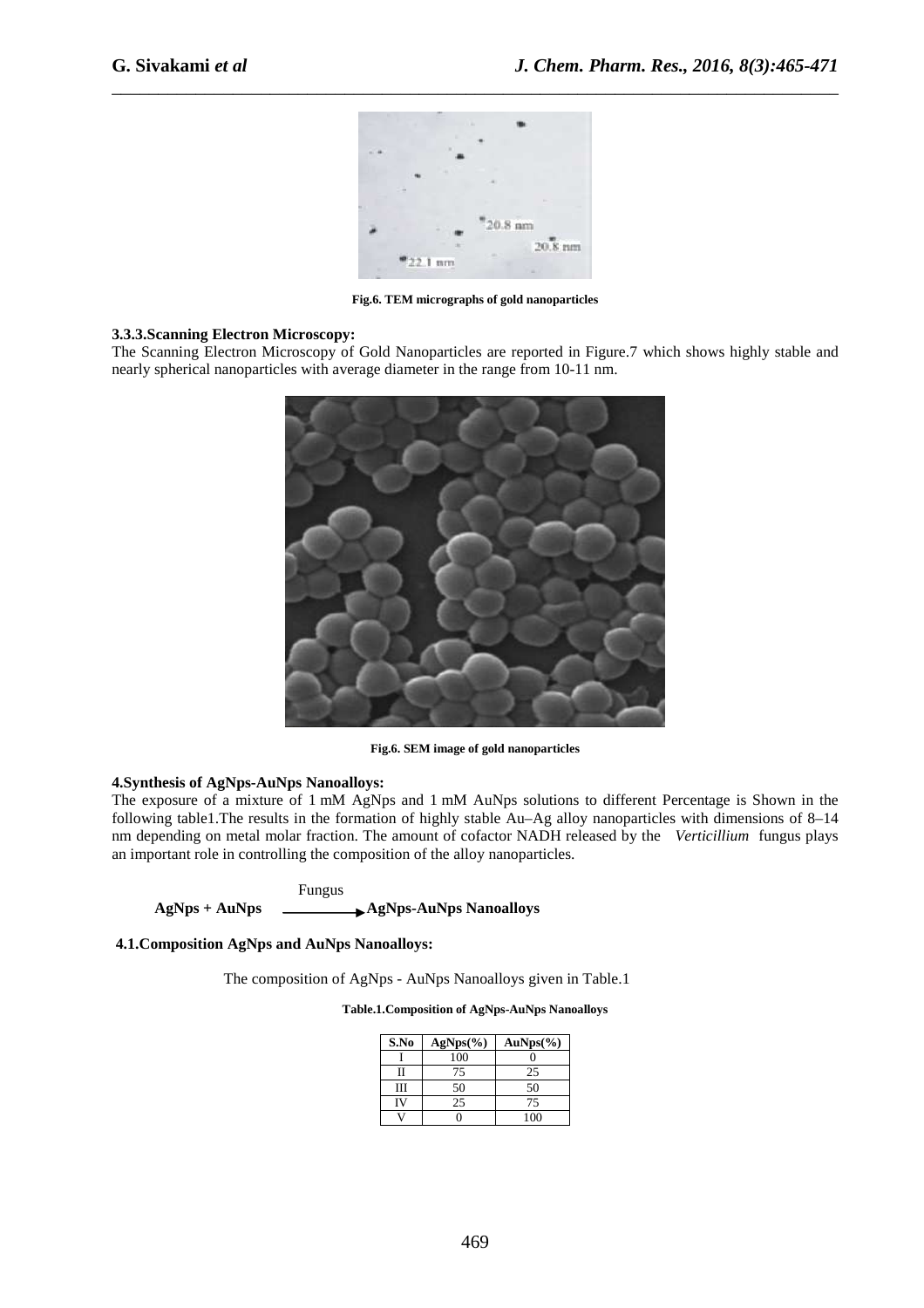## **4.2.Antimicrobial Study of AgNps and AuNps Nanoalloys:**

Anti microbial activity of AgNps-AuNps Nanoalloys were studied against *Escherichia coli* (ATCC 25922 strain), The bacterial strain used in test was grown on LB (Luria Bertani) Broth at 37ºC overnight up to a turbidity of 0.5 Mac Farland standard (108 CFU per ml) (9). The agar well were filled with assorted concentration of of AgNps-AuNps nano alloys. The zone of inhibition is observed for AgNps-AuNps and their nano alloys.

\_\_\_\_\_\_\_\_\_\_\_\_\_\_\_\_\_\_\_\_\_\_\_\_\_\_\_\_\_\_\_\_\_\_\_\_\_\_\_\_\_\_\_\_\_\_\_\_\_\_\_\_\_\_\_\_\_\_\_\_\_\_\_\_\_\_\_\_\_\_\_\_\_\_\_\_\_\_

#### **RESULTS AND DISCUSSION**

The zone of inhibition observed at the surrounding area of AgNps-AuNps nano alloys filled with agar well".After incubation at 37. C for 24 hours. The test micro organism with AgNps-AuNps nano alloys. The result is indicated AgNps-AuNps nano alloys have strong-dose depent action against microbes. The experiment were done and mean values of ZOI were reported. The diameter of Inhibition in discussed in below table.2

| S.NO | <b>Microbes</b> | AgNps | zone of inhibition (mm) |              |                |                        |      |             |
|------|-----------------|-------|-------------------------|--------------|----------------|------------------------|------|-------------|
|      |                 |       | Zone                    | <b>AuNps</b> | zone           | Ag-Au nano alloys zone | Zone | Zone figure |
|      | E.coli          | 100   | 22                      |              |                | 100                    | 22   |             |
|      | E.coli          | 75    | 8.5                     | 25           |                | 100                    | 22.2 |             |
| Ш    | E.coli          | 50    | 15                      | 50           | 13             | 100                    | 22.5 |             |
| IV   | E.coli          | 25    | 14                      | 75           | $\overline{ }$ | 100                    | 22.1 |             |
|      | E.coli          |       |                         | 100          | 23             | 100                    | 23   |             |

#### **Table.2.result discussion about zones**





#### **CONCLUSION**

All these micro organism were found susceptible against nanoparticles "As growth of these microbes decreases with increase in concentration of of AuNps-AgNps Nanoalloys". So AgNps-AuNps Nanoalloys are Effective than AuNps and AgNps. The synthesis of AgNPs –AuNps Nanoalloys are without involvement of any toxic chemicals (10). It is acclaimed AgNPs –AuNps Nanoalloys have potent antimicrobial activity.

#### **REFERENCES**

[1] Sigel, R.W., *Mater Sci. Eng. B*., **1993**,**19:** 37.

[2] Suryanarayana, C., *Int. Mater. Rev*.,**1995**, **40**(2)**:** 41-64